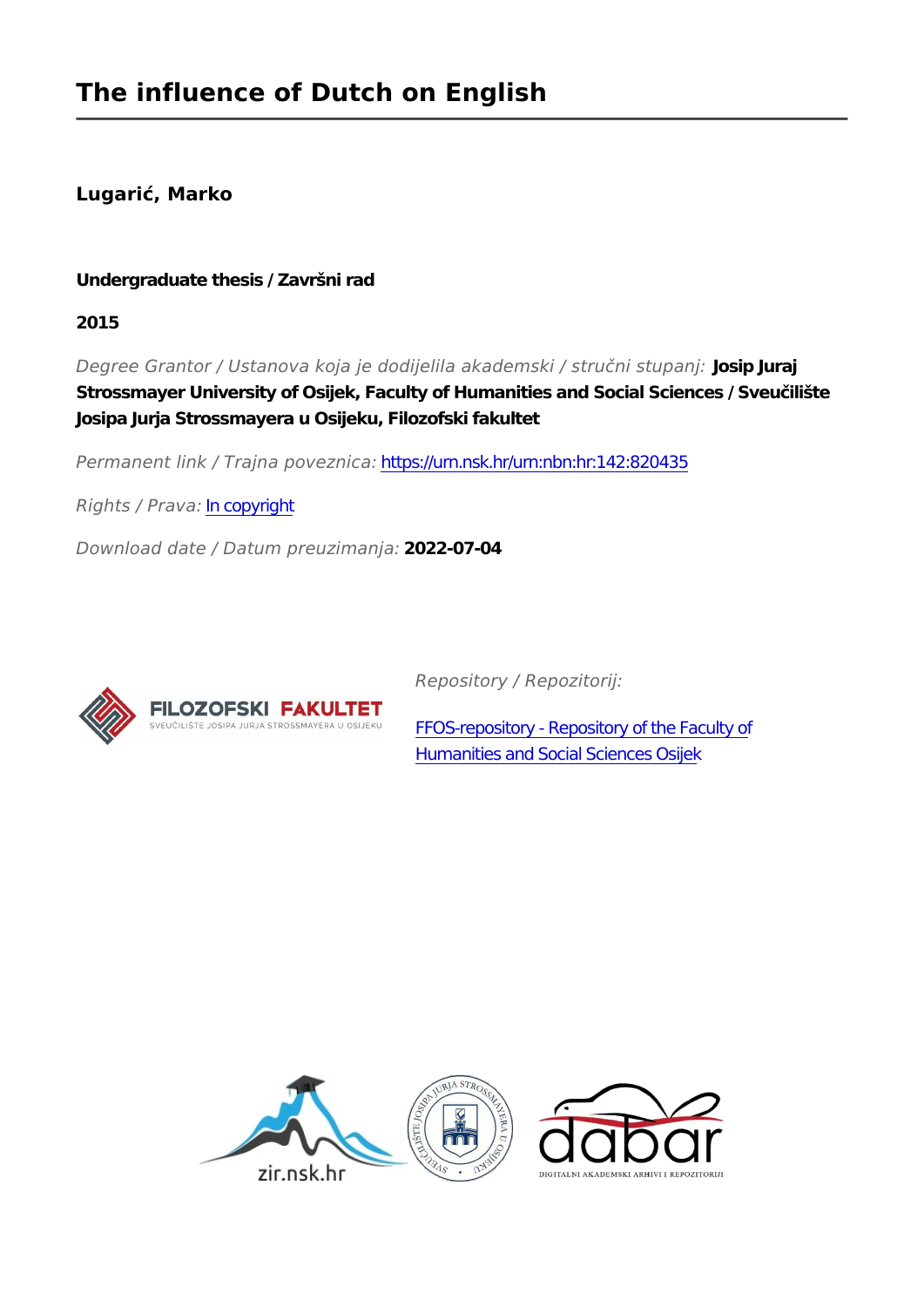Sveučilište J.J. Strossmayera u Osijeku

Filozofski fakultet

Preddiplomski studij Engleskog i njemačkog jezika i književnosti

Marko Lugarić

# **The Influence of Dutch on English**

Završni rad

Mentor prof. dr. sc. Mario Brdar

Osijek, 2015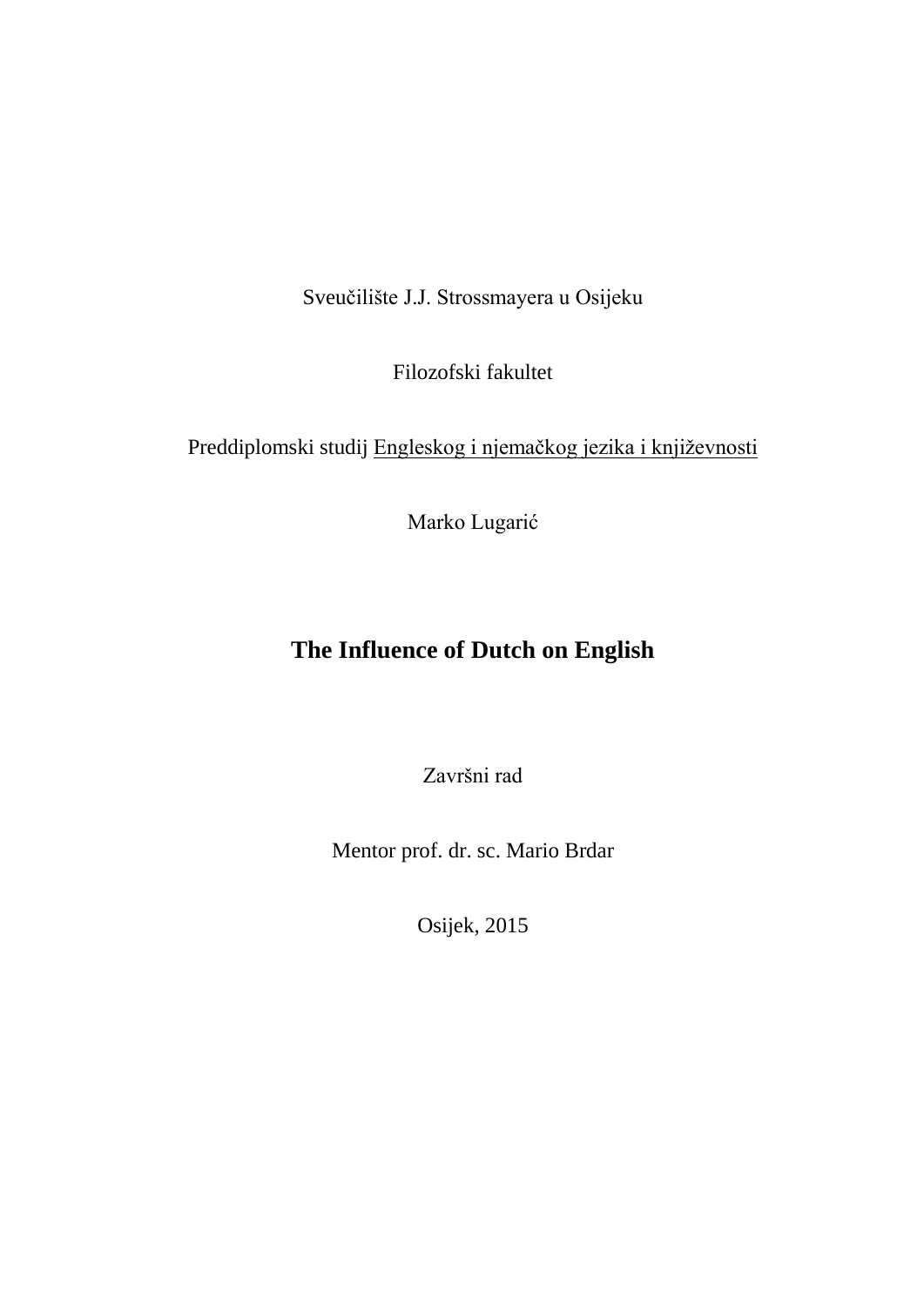## Summary:

The role of the Dutch language in the shaping and influencing of both the modern British and American English language cannot be denied. From as far as a thousand years ago, the contact through trade, war, industry, science and art between the Netherlands and England, and the later contact and influence of Dutch settlers and colonies on the American continent, are not only an important part of history, but an important part of linguistics as well, helping to understand how the modern English language has been shaped throughout the centuries and why that is so.

Although many words and terms adopted from Dutch into English are not used anymore and have become archaic, there are still significant terms that have adapted, survived and are still in use today. For many of those word and terms, the general populace, whose mother tongue is English, is not even aware that they are the remnants of the historical Dutch influence on their country and their language. Even though only 1% of English words today can be attributed to the Dutch, which may not seem like much, it is still very significant and without it, the English language would sound quite different from what it is today.

Keywords: Dutch, English, etymology, history of language, linguistic influence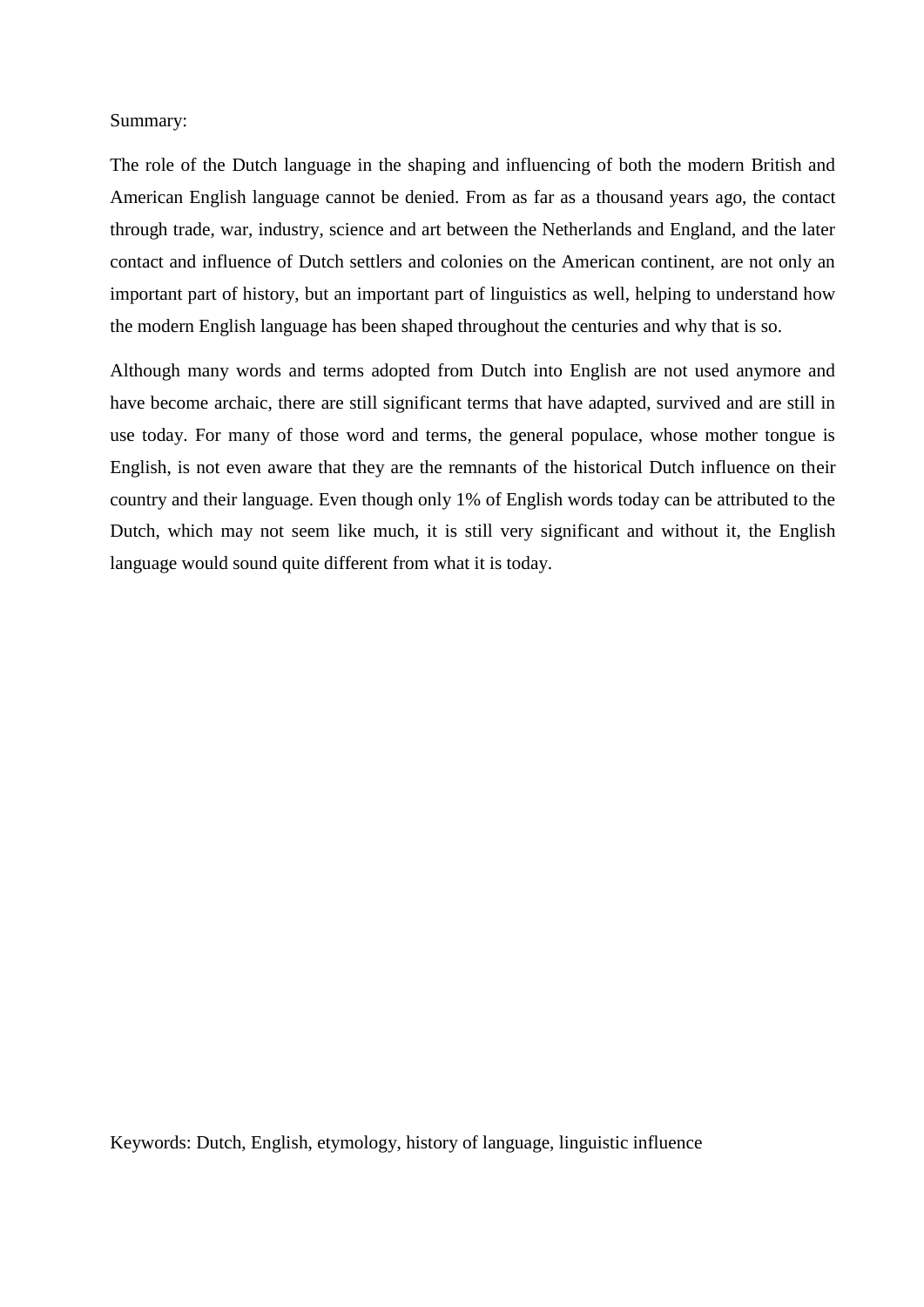#### Introduction

The influence of one language on another is not a new phenomenon and dates back to the beginning of spoken and written languages in humans. As language evolves and develops over time, it also gets influenced by other surrounding and widely spoken languages, as well as different cultures. According to Sapir, the "[…] simplest kind of influence that one language may exert on another is the 'borrowing' of words" (Sapir). With time, borrowed words may often root themselves deep into the languages that borrowed them, adapting accordingly and becoming a new word, a permanent part of that language. While some may argue that this is polluting languages, one cannot deny the significance of it and the fact that, on quite the contrary account, it made many languages much richer than before.

"It is a little disappointing to learn that the general cultural influence of English has so far been all but negligible" (Sapir). However, the general cultural influence on English has been increasingly larger and stronger throughout the centuries. From the times of the old Germanic tribes and the rule of the Roman Empire, throughout the wars and meddles of the Middle Ages, all the way to the Age of Discovery and the vast majority of English colonies throughout the world, all of these are factors that greatly contributed to different cultures and languages influencing English. Even today in the modern and post-modern era, despite the psychological resistances to borrowing, new words are constantly being created, most of which are the result of direct or indirect cultural influences. If nothing else, the results and consequences of the borrowing and linguistic influence over the past centuries can today clearly be seen in the modern English language.

Although many may not think so, among the vast number of different languages and cultures, from old Latin, to German, French, even Arabic and Hebrew, the Dutch language, too, has played a large role in influencing and shaping the English language as we know it today. In fact, Dutch has had a critical role in the development of English, and if not for this role, the English language as we know it today would have been something completely different. It is estimated that about 1% of English words today are of Dutch origin, which, while it may not seem like much, still plays a significant role in history, one that should not be overlooked, but often is.

To learn just how Dutch managed to play such an important role in the development of English and just how it managed to influence the language in so many different areas, one has to go back in time and delve deep into the their history together.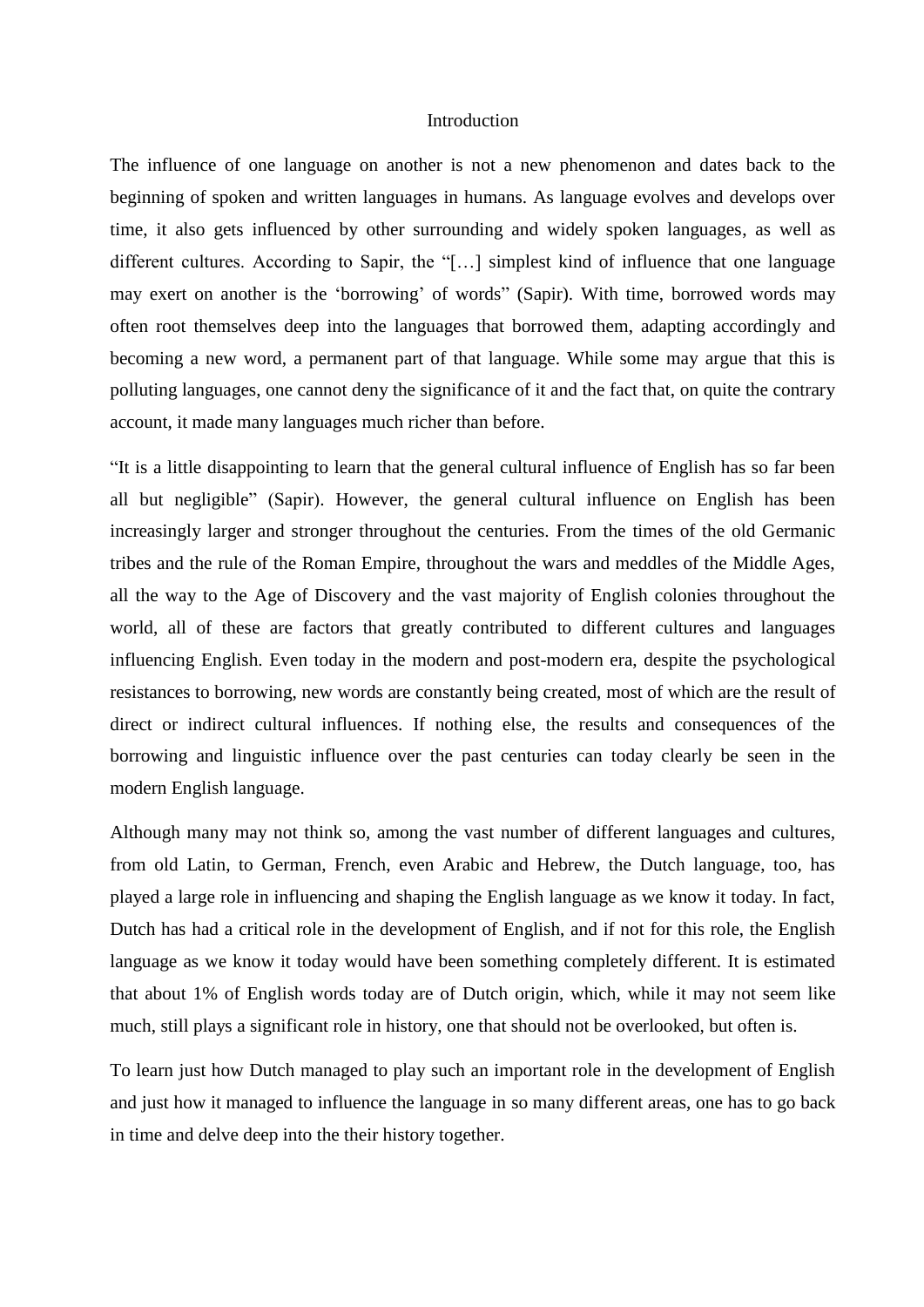# Contents: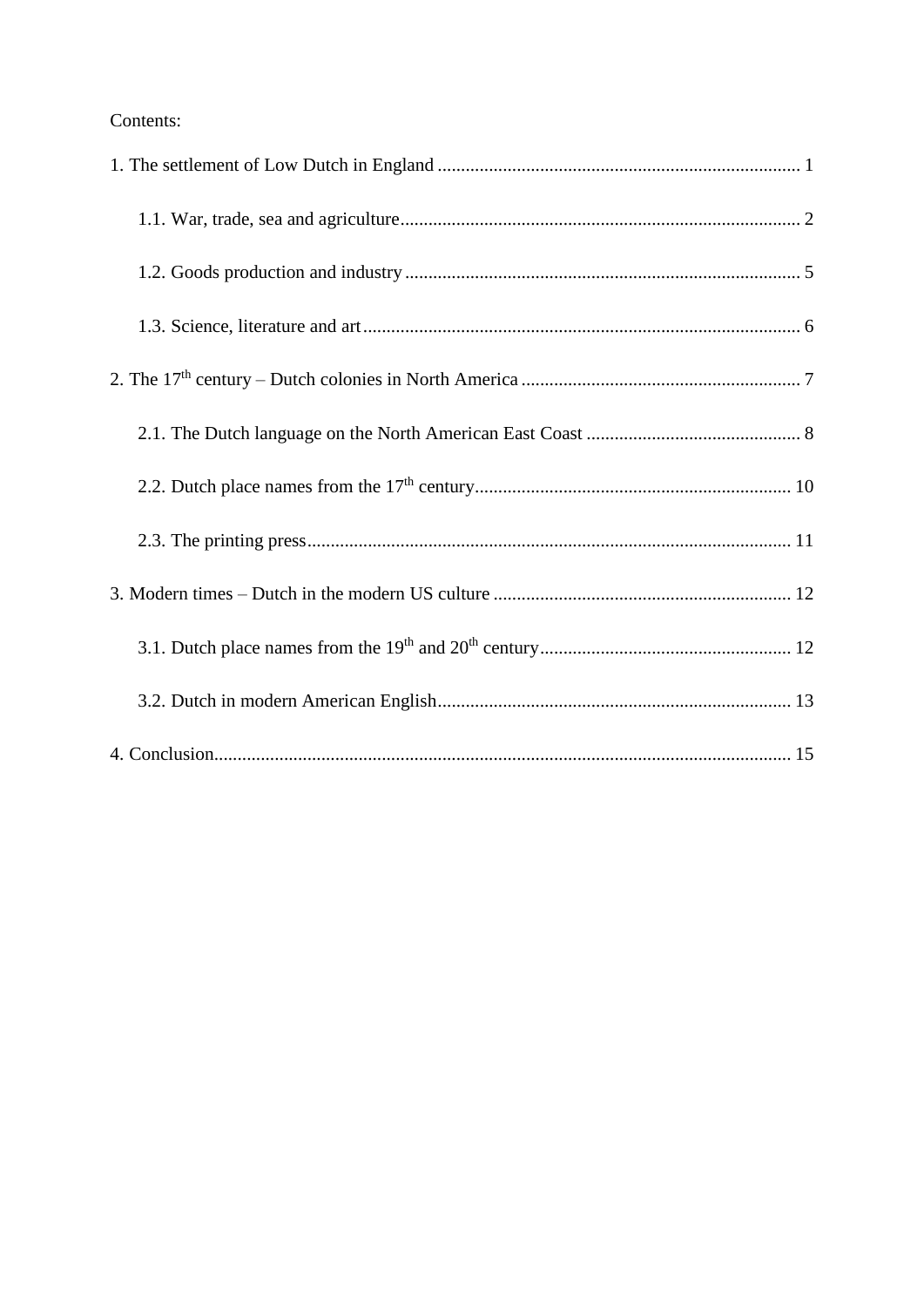#### 1. The settlement of Low Dutch in England

The first true historical influences of Dutch on English started roughly around a thousand years ago from today in England. It started with the slow settling of Low Dutch, mostly Flemish, in the middle of the Middle English period. Having quite a lot of contact with the Dutch, it is not surprising that certain words and terms simply started bleeding over into English. While not overly large, it still made a significant impact in all kinds of different areas where English simply started borrowing and adapting Dutch words, from trading, sea faring and agriculture, to industry, science and art. It wouldn't stop there though, as the Dutch continued on to settle their own colonies on the North American continent, further doing their part in shaping today's American English variant. From then on, Dutch simply continued influencing the English language throughout modern history and has left a small, yet significant imprint on modern English.

"In the Middle English period the Low Dutch people which had the most intercourse with English was naturally enough the Flemish" (Llewellyn, 1). The vast majority of the Flemings coming over with William I were mostly soldiers who did not return to the continent after the completion of the Conquest and some were set up as military colonies, a policy which continued under William II. William I also at one point replaced the higher native English clergy and put foreigners in their places. Later on, whole families came over, along with soldiers and traders.

"The immigration of Flemings went on steadily after the Conquest and in such numbers that Henry I did not know what to do with them" (Llewellyn, 1). First they had been settled on the Tweed, then later transferred to Wales. It is also worth noting the immigration of the Flemish into Scotland. Instead of a single, large wave of Flemish immigrants, there was rather a constant stream of traders and artisans from Flanders. With many crowds of foreign entertainers appearing at festivities, it shows at least one way of how Low Dutch words settled into English slang.

The marriage between Edward III and Philippa, the daughter of William II, the Count of Holland, Zeeland and Hainault, brought upon an even closer connection between England and the Low Countries. The marriage was favorable to English interests, having the Dutch as both friendly allies and commercial partners. "In the sparring preliminary to the Hundred Years War, England was in the closest diplomatic relations with many of the Low Dutch states and especially with Flanders" (Llewellyn, 3). The Flemings remained close allies of the English and Flanders itself could never really afford to be on bad terms with England for longer periods.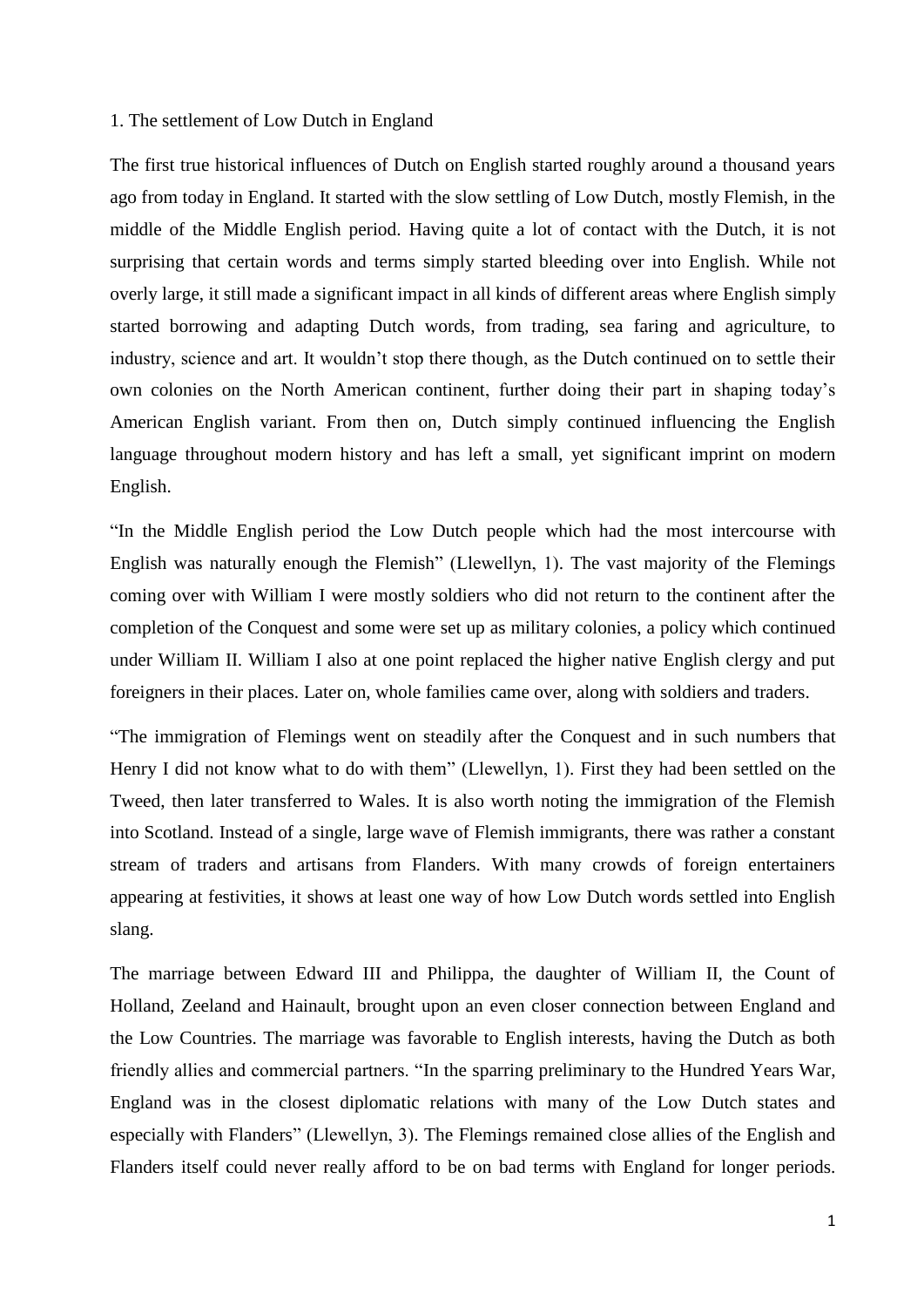Interesting of note is that later, during the Wars of the Roses, many English people took refuge in the Low Countries.

During the time of the Reformation, Europe was steadily divided into two sides. A large part of the industrial population of Germany and the Low Countries was trying to find a country that would not only offer them special advantages to their particular callings, but also one that would secure them an asylum where they could live according to their own convictions. This so called religious immigration begun rather early and "Froude states that there were 15,000 Flemings in London as early as 1527" (Llewellyn, 4). The reception of these Flemish refugees was generally on friendly terms.

Borrowed from the various Low Dutch dialects were the proper names of Low Dutch countries, nations and districts. They could have come in through trade, travel, war or politics, but it is impossible to know for sure. According to Llewellyn, "Very interesting are the names of Northern, Baltic, and South German countries and peoples which came into English through the medium of Low Dutch" (Llewellyn, 6).

Interesting is the word *Dutch* itself, which changed meaning in English throughout time, today directly denoting the name of the people living in the Netherlands and their language, while in the Dutch language, the word *duitsch* is generally used to denote the language of Germany proper. The terms *Fleming* and *Holland* also have their origins in the Dutch language, coming from Dutch *Vlâming* and *Holtlant*, respectively. Words like *Sweden*, *Norse* and similar are Baltic, Northern and South German names which have passed into English through Low Dutch, coming from the Dutch words *Zweden*, *noorsch* and their derivations.

Other interesting terms include the names of rulers, officials and dignitaries which most probably came into English by way of politics or travel and trade, one such example being the word *boroughmaster*, denoting a Dutch or Flemish administrator, a *burgomaster*, which is an imitation of the Flemish *burgemeester*. Others include words introduced by vagrants, beggars and strolling minstrels from the Low Countries. These include *booze*, derived from *bousen*, meaning to drink; *loiter*, derived from *leuteren*; and even *monkey*, which probably comes from the Dutch *monnekijn*, a colloquial word for monkey. Close to this are also several words of cant and slang in gaming and dicing.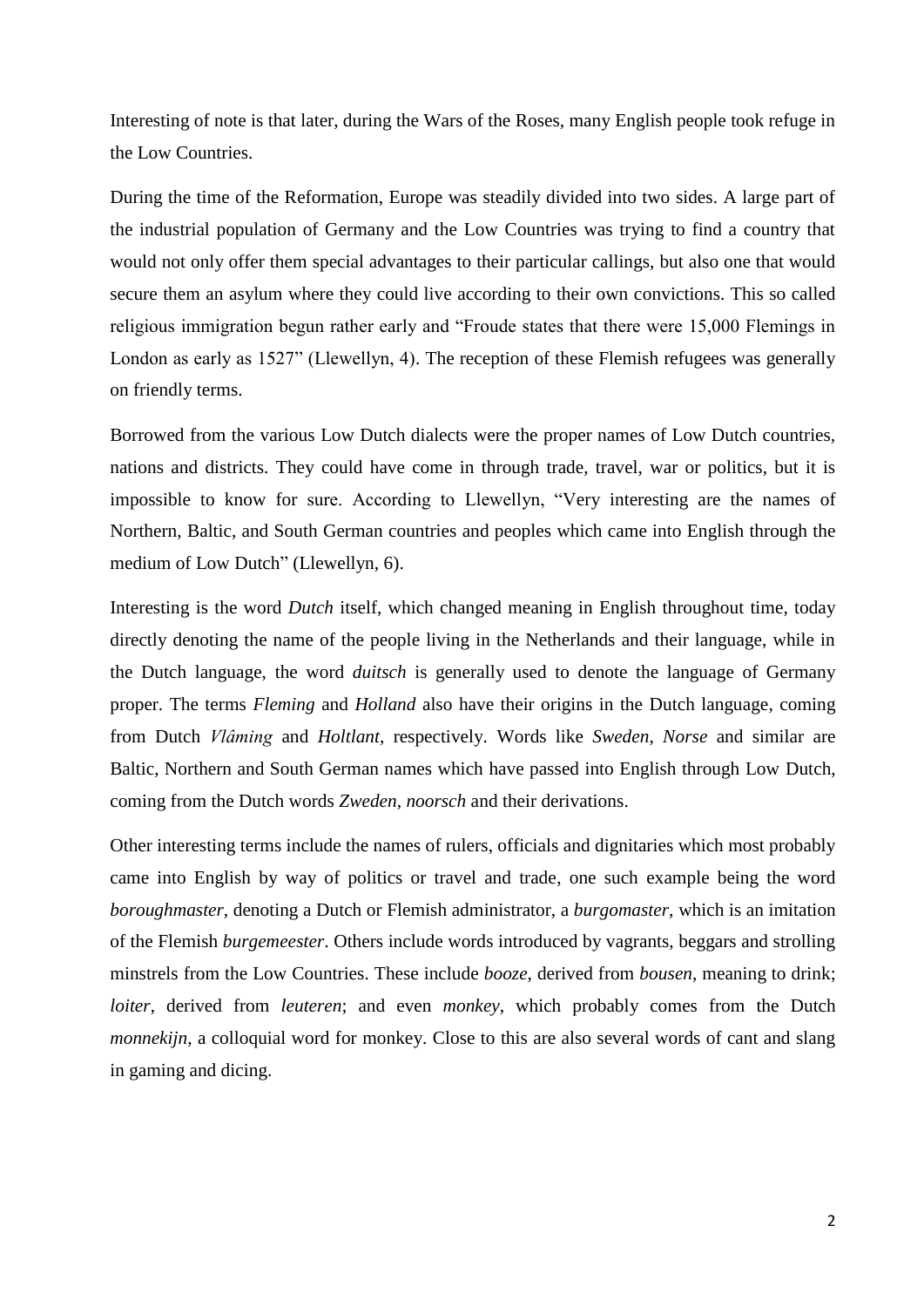# 1.1. War, trade, sea and agriculture

When it comes to the influence of the Dutch language through war, there are three things to consider. Low Dutch mercenaries served either in English armies or England itself, the English armies campaigned in the Low Countries and Englishmen often served as mercenaries in Low Dutch states' armies. Even the army of William the Conqueror was not purely Norman, but included many various nationalities, among which the Flemings were well represented. "Oman assumes that the mailed, mercenary infantry armed with the pike, which the conqueror employed at Hastings, were largely Flemish" (Llewellyn, 16). After the Conquest, the immigration of soldiers did not cease and Flemish mercenaries continued on to be part of many wars waged on these lands.

A large number of terms for arms and armor was borrowed from the Dutch language. These include terms like *splint*, from *splinte*, for certain portions of medieval armor; the word *blunderbuss*, from *donderbus*, denoting a short gun with a large bore; and *knapsack*, from *knapzak*, a bag or case made out of leather. One noteworthy warfare term is *Reise*, which is actually a direct borrowing from Germanic, meaning either to travel or go on a military expedition, depending on the context of the word used. Other well-known warfare terms include *onslaught*, from the Dutch *aanslag*, a vigorous and destructive attack; *plunder*, from German *plündern* and Dutch *plunderen*, meaning to pillage or sack; and a word famously being shown as used by pirates, *booty*, which is derived from the Dutch *buyte* and has its roots in French *butin*, also denoting a form of plunder. The words *wagon* and *quartermaster* are among the lot as well, derived from *wagen* and *kwartiermeester*, respectively. Lastly, the word *tattoo* also comes from Dutch, namely the word *tap-toe*, the original meaning being a signal made by a drum for the soldiers to repair to quarters, far from today's modern meaning of the word.

Trading has existed between England and the Low Dutch lands from very early times as their greatest ports lay directly opposite of each other. Low Dutch merchants trading in England in the 11<sup>th</sup> and 12<sup>th</sup>centuries, came only from Liége, Westphalia and the Lower Rhine districts. In the 13<sup>th</sup> century England still failed to produce a mercantile class and as such, the English traders lacked capital and organization to compete with the Flemish and other traders. A large share of English trade was in the hands of Flemish merchants and the trade of Flemish cities was more closely connected with the English and their wool production than with any other country. The Flemish merchants engaged in the English trade were also organized among themselves, in a company known as the "Flemish Hanse of London". According to Llewellyn, "The 13th century witnesses the growing importance of the Low German traders in Flanders, England, and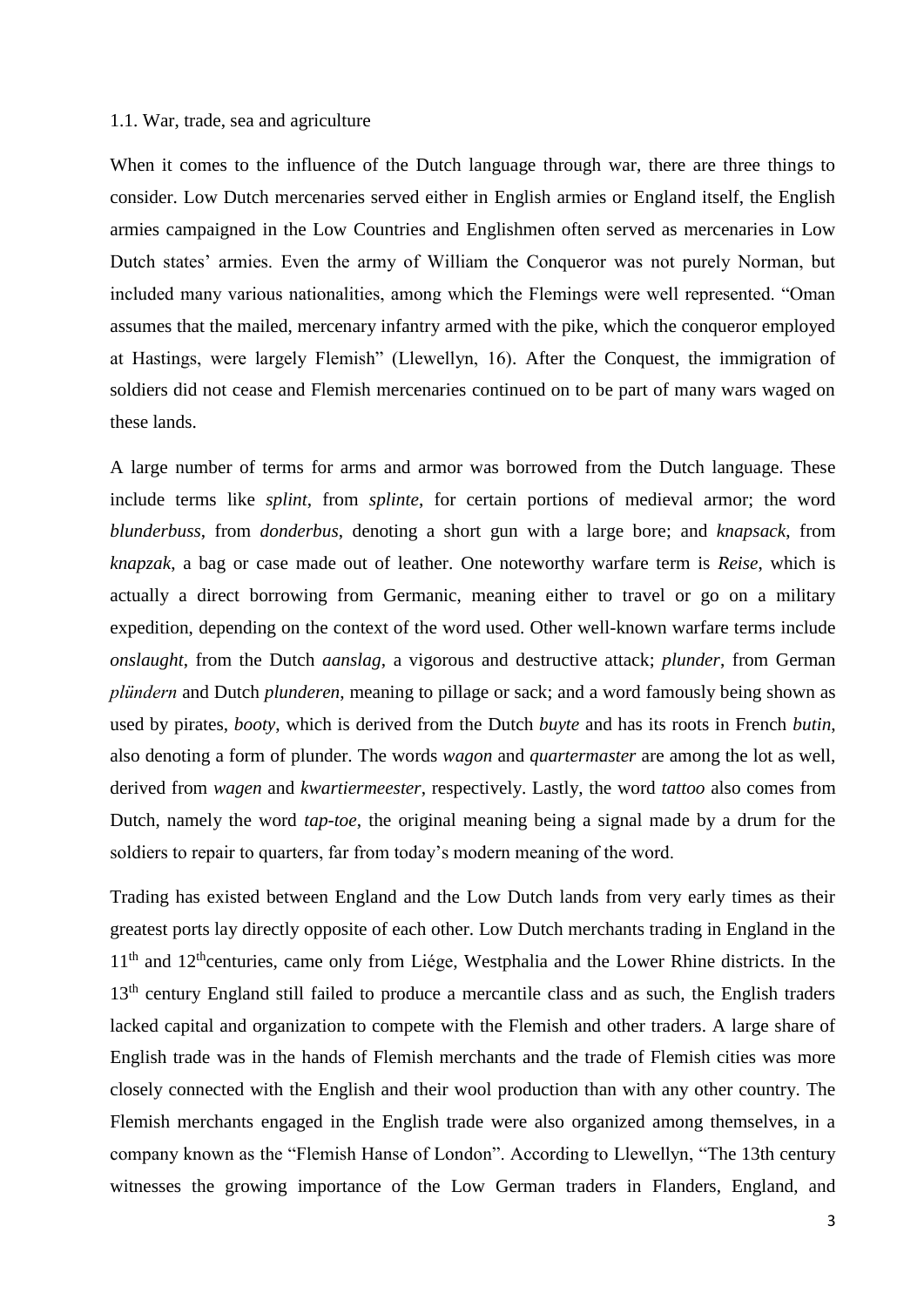Norway" (Llewellyn, 36). For many decades and even centuries, the trade between England and the Netherlands has largely been in Dutch hands and carried on in Dutch vessels. As such, it comes as no surprise that a lot of the English language was influenced by Dutch through trade.

The most noteworthy example here is the very term *trade*, which itself is derived from Lower German *trade*, its first meaning being the course or track of a ship. Other notable examples are words like *pack*, derived from *packe* and *pakke*; *marten*, from *martren*; *train* from *traan*, which is today known as train oil; and *deal*, from *dele*, which first used to denote a slice sawn from a log of timber.

Since the beginning of the Middle English period, the sea intercourse between English and Low Dutch has been continuous and thus, many nautical terms have been borrowed from Low Dutch into English. Three things are to be considered when talking about this intercourse, the meeting of the two people and languages through aforementioned trade, their contact through fishing and whale fisheries and of course, the naval contact in numerous naval wars and fights with one another. Although there were few naval battles in the Middle Ages between English and Low Dutch, "[…] conflicts at sea were numerous enough, but consisted almost entirely of isolated but persistent acts of piracy and privateering" (Llewellyn, 65). There was also a certain amount of this intercourse in shipbuilding and thus, some nautical terms entered through this channel as well. According to Llewellyn, "During the 15th century endeavors to improve ship-building were being made in many countries, and it is at this time that the large herring-busses were built by the Dutch and that they first appeared in English waters" (Llewellyn, 69).

Some examples of this nautical influence can be seen in the names of some ships. Examples include *pink*, a sailing-vessel, derived from *pincke* and *pinke*; *lighter*, a boat, derived from *lichter*; and *yacht*, a light fast-sailing ship, derived from *jaght(e)*. Some common ship parts like *deck* or *bow* are also derived from Dutch, from the words *dec* and *boeg*, respectively, and even the word *pump* stems from *pumpe* and *pompe*. There are, of course, many more nautical and ship-related terms that came from Dutch into English through either sea-faring or fishermen, but there are too many to mention here.

Lastly, there is the influence through agriculture. Although there is no direct evidence for any significant influence of Low Dutch on agriculture during the Middle English period, many terms have nevertheless been borrowed. Many of the Flemings who settled in England during the period are assumed to have eventually settled on land, including the soldiers and mercenaries returning to farming after disbandment or losing their occupation as soldiers.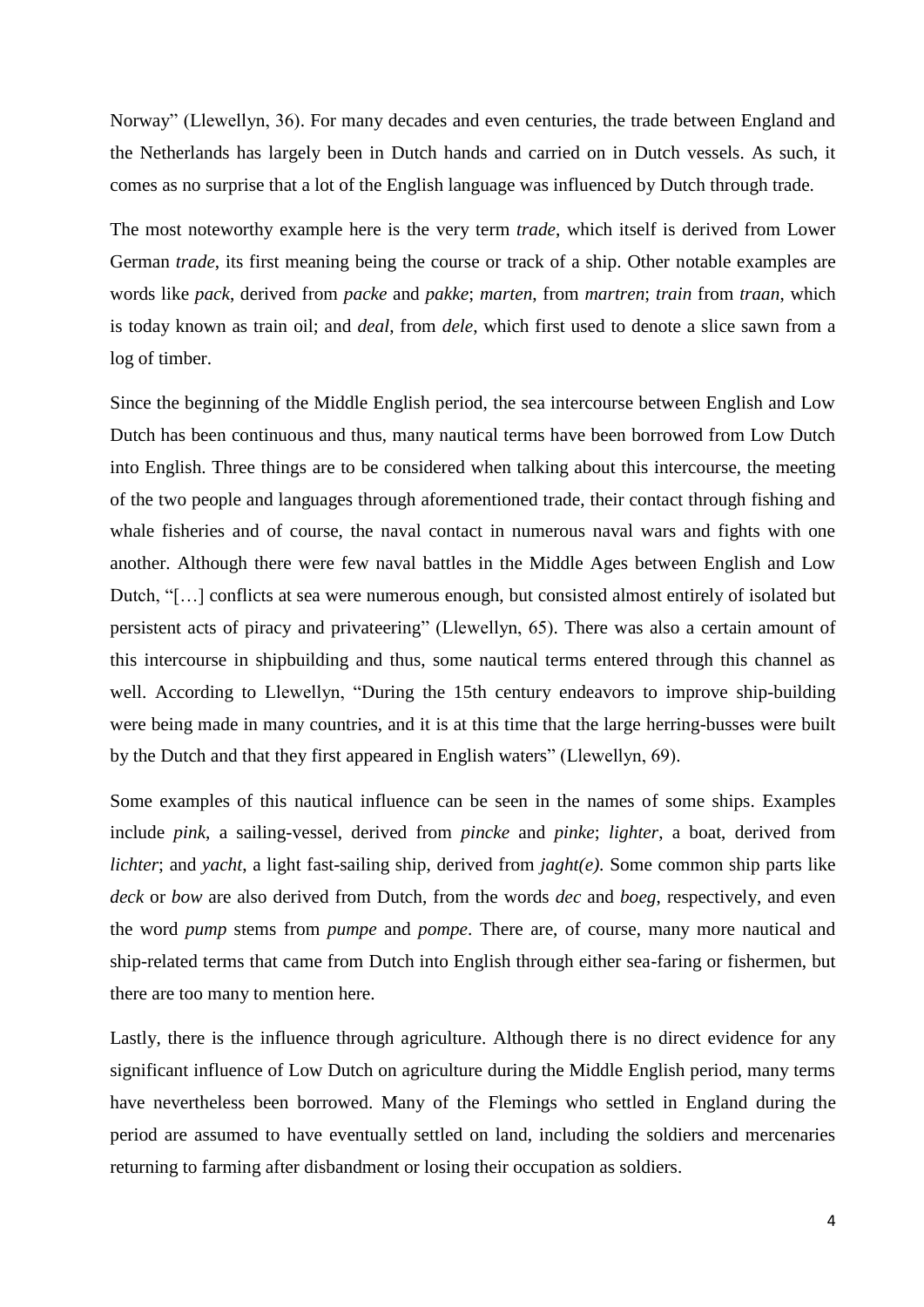Some examples include the words *hack*, for a type of hoe, derived from *hacke*; the term *sight* for a sieve or strainer, probably from Low German *sichte*; the word *finkle*, derived from *venekel* and *veenkel*, meaning fennel; and perhaps most notably the term *gherkin*, derived from *gurkkijn* and *agurkkijn*, a young, green cucumber usually used for pickling. Nevertheless, the influence of Dutch on English in the area of agriculture remains rather small and insignificant.

#### 1.2. Goods production and industry

"It is curious that most modern writers on economics, such as Ashley and Cunningham, have assumed that the English cloth trade practically started with the introduction of Flemish weavers by Edward III" (Llewellyn, 115). This, however, is not really the case, and it is also evident by the fact that if it were so, there would be many more Low Dutch words in the trade today. A number of Flemish weavers settled in towns around the new Norman castles after the Conquest. The influence of Low Dutch is apparent only in minor branches of the weaving trade, as Henry VIII used Dutch tapestry weavers that settled in London.

Some examples words and terms from this trade include *nappy*, derived from the Dutch *noppig*; *walk*, which was derived from *walken*; and *brake*, which comes from *braeke* or *breken*, among a few others.

The brewing of malt liquor was universally practiced in Old English times, however, a new variety was introduced from Flanders during the  $14<sup>th</sup>$  century. Hops was used in the brewing of this new beer and to differentiate the English and Flemish variant, the terms *beer* and *ale* were used to denote the new liquor and the old-fashioned one, respectively. This new beer brewing was introduced into Sussex ports by Low Countrymen and of the beer brewers we hear of in the 15<sup>th</sup> century, almost all have Low Dutch names.

A couple of brewing terms were introduced from Low Dutch into English. Most important to note is the word *brewery*, which stems from the Dutch *brouwerije*, and was translated by Hexham as such, later leading to this being the term people favored over the earlier *brewhouse*. Of course, since hop based beer was introduced by the Dutch, the term *hop* also stems from the Dutch term *hoppe*.

Quite a number of words that are technical terms of handicrafts and minor manufacturers come from Low Dutch. These technical terms have often been introduced with the start of every fresh industry that was either started or improved by Low Dutch workers. Men from the Low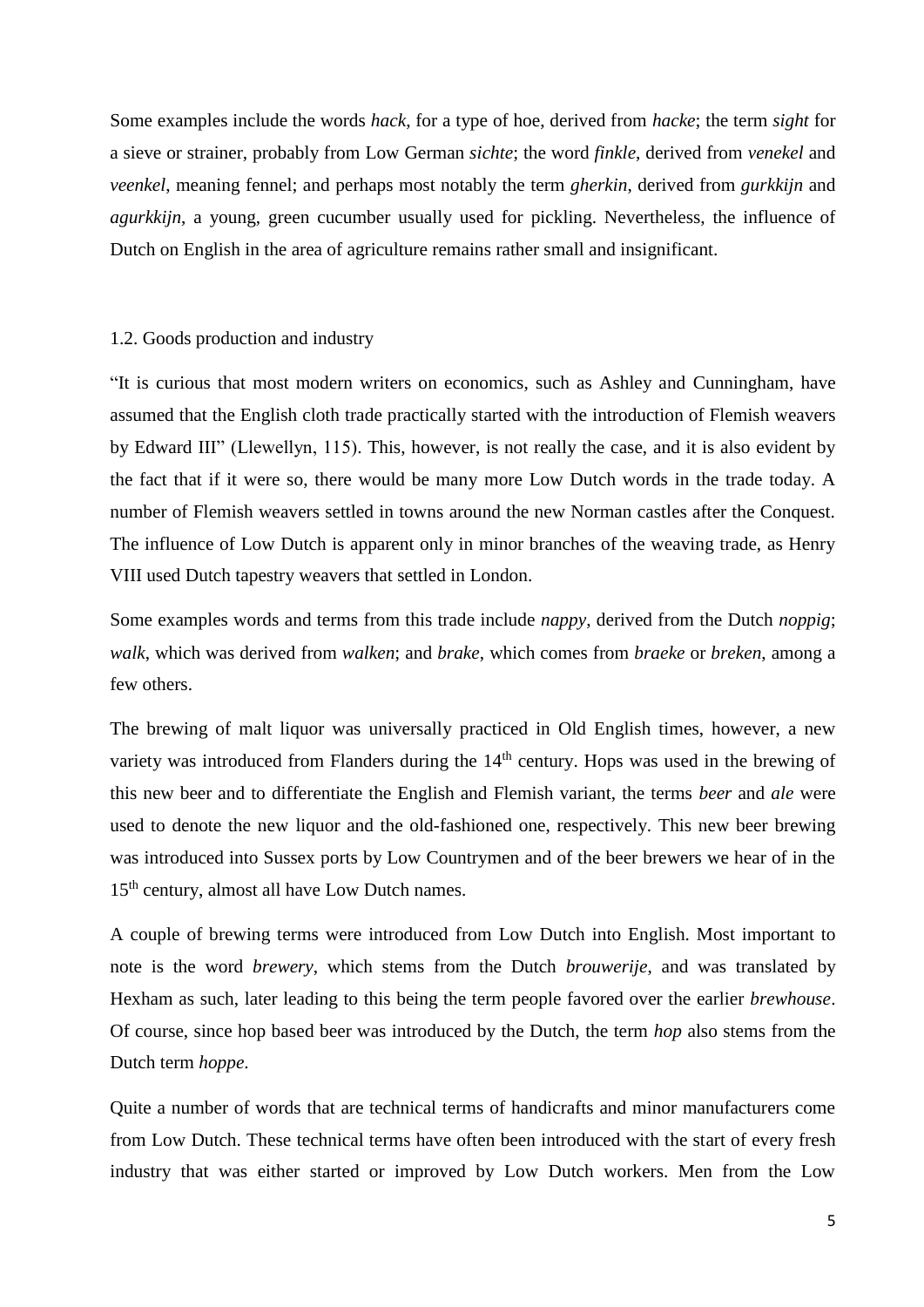Countries enjoyed a high reputation as builders during the  $13<sup>th</sup>$  century, and were often brought to England to work.

"Most of the building and construction terms from Low Dutch which appear in Middle English are specifically of carpentry" (Llewellyn, 132). Some examples include the words *peg*, a pin or bolt made of wood, derived from *pegge*; the word *cramp*, a grappling iron, from Dutch *krampe*; and *bush*, a metal lining for an axle-hole of a wheel, stemming from *bus*.

The Low Dutch people also had their influence in a large number of different industries. They were quite influential in various branches of metal working, specifically, the Germans and Dutch were particular experts in producing guns. The town of Dinant was known for its copper and brass working and several coppersmiths immigrated to England. Godfrey Box of Liége is credited with introducing wire-drawing and the improvement in the manufacture of knives in the 16<sup>th</sup> century is credited to the settlement of Flemish cutlers. There is also evidence of glassmaking in England in the medieval period. Furthermore, the Dutch were pioneers in a number of refining industries, such as for example the production of salt. Along those, a number of other industries were either started or improved by the Low Dutch people, and their influence can even be seen in pottery and the making of earthenware.

While in all these industries, only few words were borrowed into English in each of the various professions, there still are several terms introduced by the Low Dutch. Examples include words like *scour*, which comes from Middle Dutch *schūren*; the word *potash*, meaning a crude form of potassium carbonate, which stems from the Dutch *potasch*; and *drill*, derived from *dril* or *drille*, among several other terms.

#### 1.3. Science, literature and art

"It is extremely difficult to delimit the influence of Low Dutch upon the literary vocabulary" (Llewellyn, 143). Anyone from England who could either read a book in Low Dutch or studied in the Low Countries was naturally liable to it. The influence stems from the greatly increased desire for knowledge of foreign languages due to foreign trade in the  $15<sup>th</sup>$  century. In the Renaissance, Low Country scholars taught at English universities. During the Elizabethan period, there were troops of traveling English actors visiting the Low Dutch and Low German towns. Intellectual life began to revive in the Netherlands and art, letters and science turned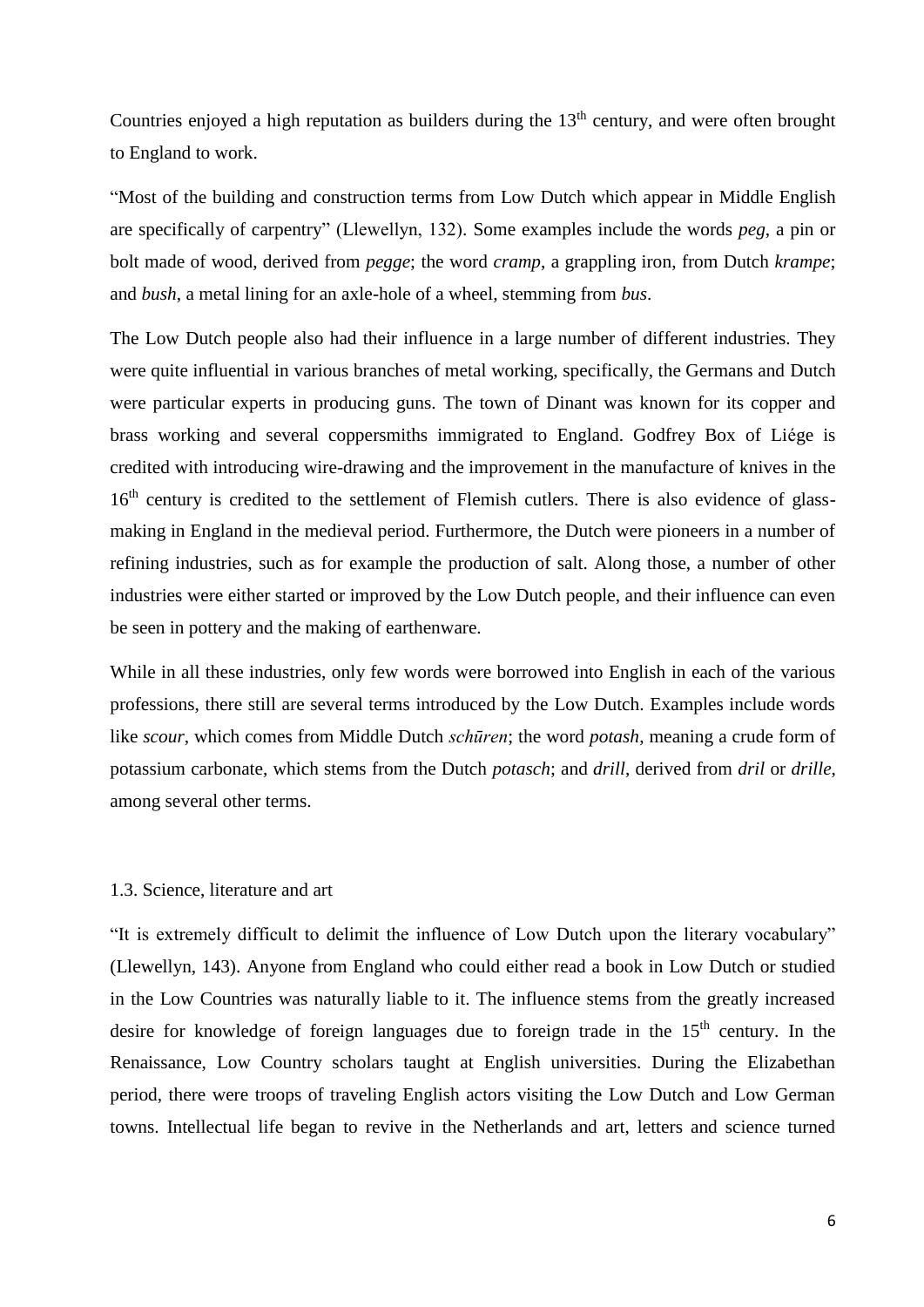Holland into a focus of intellectual development. During this period, there were almost as many foreigners in Low Dutch schools as there were natives.

During the 16<sup>th</sup> century, Low Dutch scholars laid the foundations of modern botany and a lot of their works were translated and adapted to English, and as such, many terms were taken directly from Dutch and simply adapted. Examples include *buckwheat*, derived from *boekweit*; and *wintergreen*, derived from the same word in Dutch, *wintergreen*, albeit pronounced differently.

The 16<sup>th</sup> and 17<sup>th</sup> century saw English scholars being influenced in medicine and surgery by the practice of the Dutch. Many books on medicine were also translated and some medical terms adapted to English, although not many. There was also the Dutch and Low German influence in the various branches of natural history and science.

The Low Dutch people, with their Flemish and Dutch Schools of painting, had also great influence on the fine arts in England, which is reflected in the English vocabulary of art. Some examples include terms like *masterpiece*; derived from *meesterstuk*, similar to the German *Meisterstück*, which is a literal, direct translation of the word; the term *easel*, meaning a wooden frame used to support a painting, taken from the Dutch *ezel*; the verb *sketch*, which stems from the Dutch verb *schetsen*; and *landscape*, from the Dutch word *landschap*.

What remains is a large number of non-classified borrowings from Low Dutch into English, but they are simply too numerous to mention here.

#### 2. The 17th century – Dutch colonies in North America

According to van der Sijs, "The Dutch language landed in North America in September 1609, when the English captain Henry Hudson sailed *De Halve Maen* up the river that was later to receive his name" (van der Sijs, 20). The Dutchmen had already come in contact with groups of what they called the "wild" people during this expedition. This was the stereotypical name that the Dutch used for people they encountered in the far-away countries. They traded beads, knives, axes, dried currants and beans for furs with them. As the fur trade with Russia collapsed due to overhunting of beavers, the Dutch settlers were eager to find new suppliers of furs. They also "[…] cast a greedy eye on the abundant American timberlands" (van der Sijs, 20). At first, they sailed to New Netherland and back with their products and they set up trading posts and factories along the rivers for the fur trade with the Native Americans. The Dutch traders founded the West Indian Company in 1621, which had also been given the monopoly of trade with North and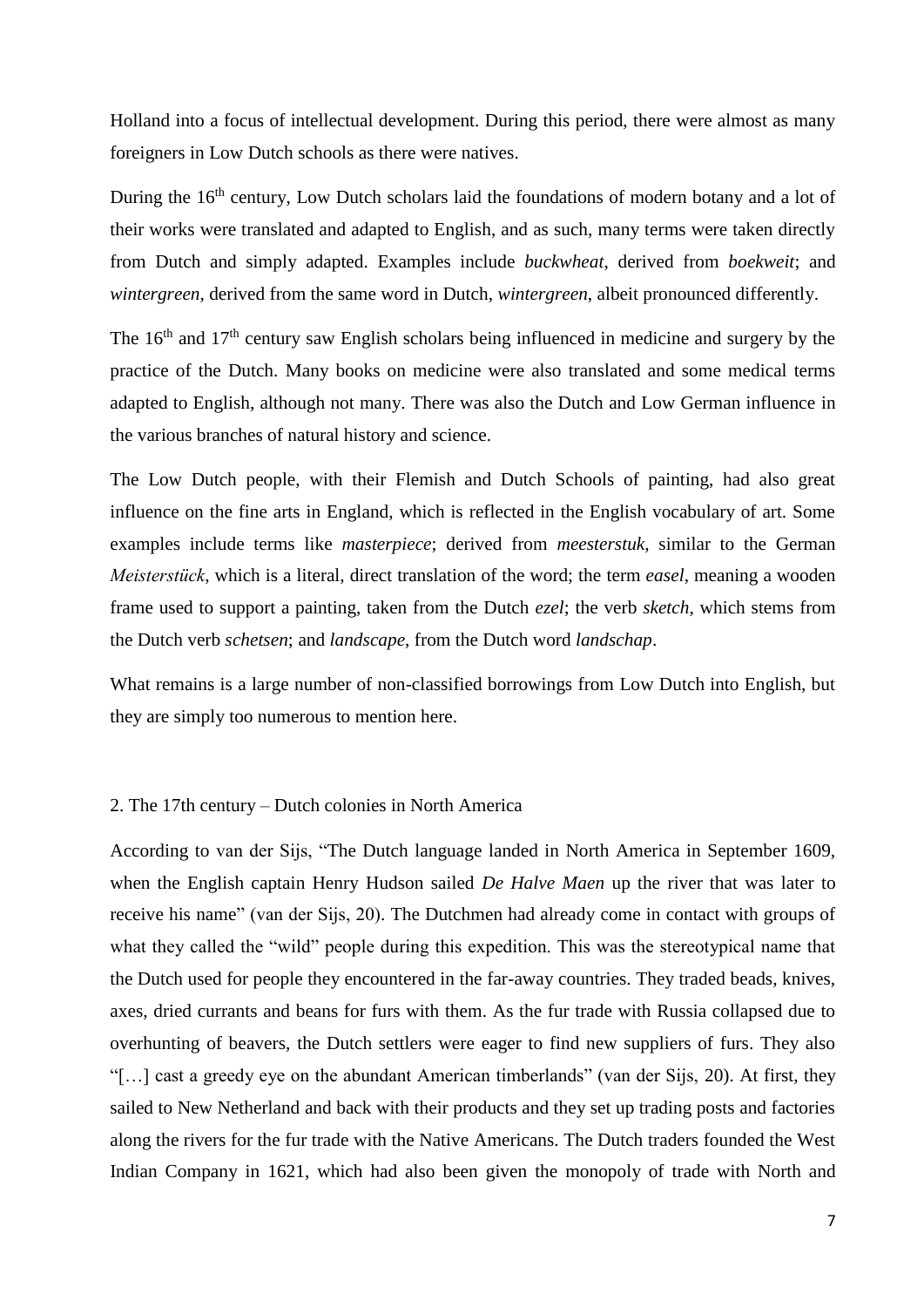South America by the Dutch government. The Dutch settlers carried on a busy trade with the Native Americans and until recently, not much has been known about their early contacts. The West Indian Company told the Dutch settlers that they should treat the Native Americans both fairly and honestly, and not to meddle in their internal affairs. Fort Amsterdam soon became the center of the new town called New Amsterdam, which had rapidly started developing into a busy seaport. However, the neighboring colony of New England was growing and developing much faster, which displeased the population of New Amsterdam.

After the Dutch conflict with the Native Americans in 1626, they made peace with the Mohawk tribe. Regardless, new conflicts constantly arose due to either lack of understanding or suspicion. This unfortunately led to a war with the Wappinger and Wappani Indians. Later, the Dutch also confronted the Esopus tribe of the Unami Delaware who lived neighboring the Dutch settlement of Wiltwyck, which was situated halfway between New Amsterdam and Fort Orange. However, the Dutch had more to fear from the other European powers in North America, rather than the indigenous population. "This became apparent in 1664, when the English sailed into New Amsterdam, and director-general Peter Stuyvesant had to surrender the province to them" (van der Sijs, 26). This was one of the causes of the Second English-Dutch War and later, during the peace negotiations, it was agreed that each could keep the American colonies they had taken from each other. It was Suriname for New Amsterdam, which was a profitable exchange for the Dutch. The period of this Dutch supremacy did not last long, only some 40 years, during which the American East Coast was a province of the Netherlands and Dutch was its official language. The short rule still left its mark on the Amerindian languages spoken in the area of New Netherlands and spawned several loanwords in their respective languages.

#### 2.1. The Dutch language on the North American East Coast

The area of New Netherland comprised the present-day American states of Connecticut, New York, New Jersey, Pennsylvania and Delaware. The small colony of New Netherland had people from all parts of the world along with their mother languages from the start and beside Dutch, one could hear High and Low German, French, English, various Scandinavian languages, etc. The Dutch, along with the Dutch language, formed the largest minority in the colony, and the majority in New Amsterdam. These settlers spoke several Dutch dialects, as there was no uniform standard language at the time. During the  $17<sup>th</sup>$  century a standard written language was developed, but the spoken variant continued to show many differences throughout the territories.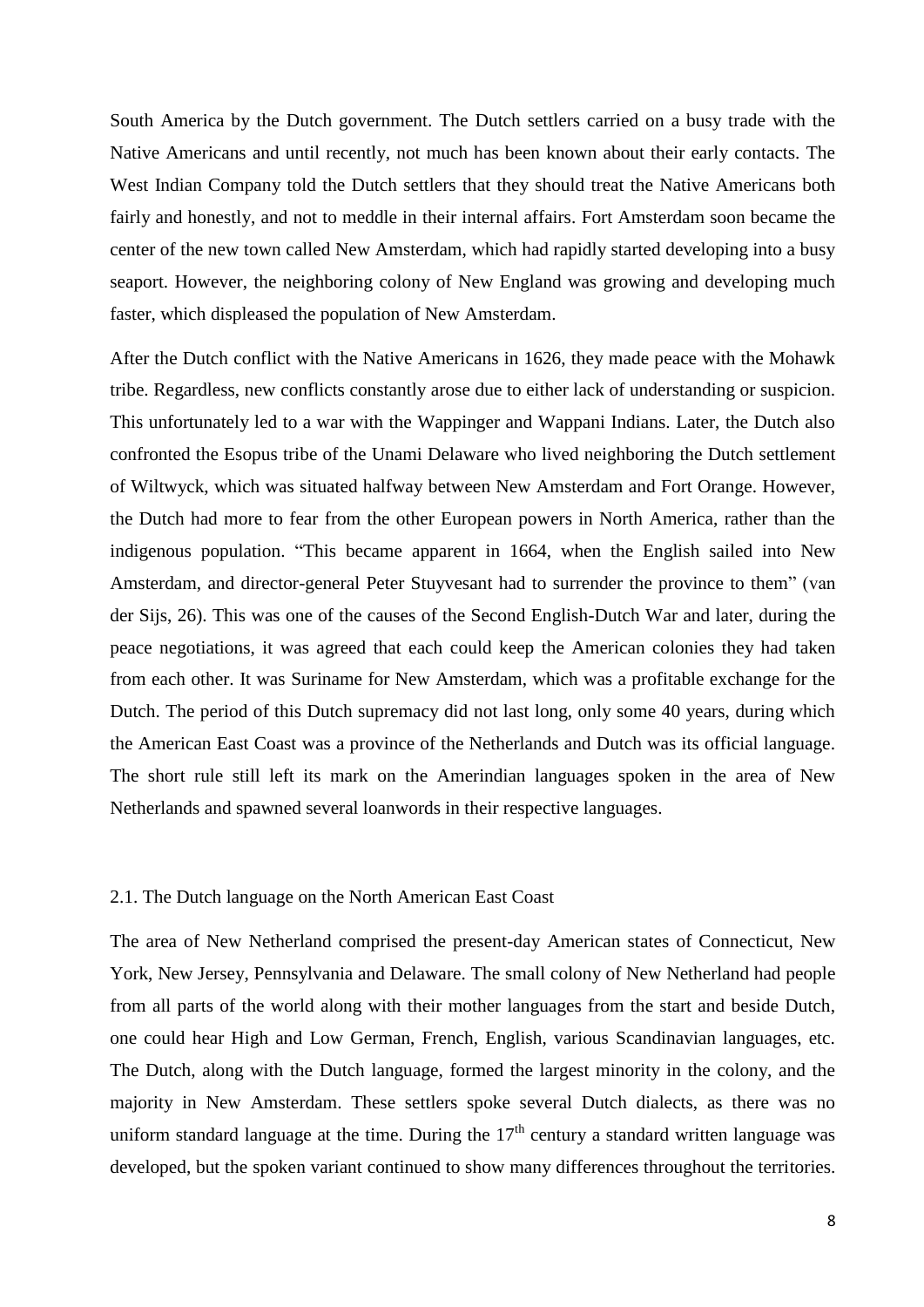The Dutch language spoken on the American East Coast even diverged from European Dutch, much in the same way that American and British English came to be different. Hence, the overseas variant of Dutch came to be called *Laag Duits*, or *Low Dutch*. Even though there were substantial differences between the European Dutch dialects, whenever speakers of different dialects met, they adapted their speech for better communication. Although the Dutch were not the majority in the Dutch colony, the language was still predominant. It is also visible in the fact that in "[…] the later vestiges of Dutch on the American East Coast, no influence from other languages such as German (High or Low) or French could be detected" (van der Sijs, 26). Along the Low Dutch spoken language, there was another variety of Dutch known in the colony, namely the *Nederduits* of the *Nederduits* Reformed Church, a congregation which most Dutchmen belonged to. This fact, that the Dutch language and the Church remained closely linked for more than a century, helped support the preservation of Dutch in the US for quite a long time.

After the annexation of New Netherland by the English colony New England in 1664, hardly any new Dutch settlers came to the East Coast. Many Dutch people went to new territories over from Manhattan and Long Island due to increasing pressure from the English. With them, new Dutch speakers kept arriving. Other colonists often learned Dutch and married into Dutch families in areas where the Dutch had the upper hand. Although the number of speakers of the Low Dutch language was at first on the increase, in official circles it came to be more and more crowded out by English. However, even though it became the general colloquial language, the US still to this day has no official language. In 1730, a unique linguistic guide appeared, written by Francis Harrison, who was a schoolteacher in Somerset County, New Jersey, under the title *The English and Low-Dutch School-Master / De Engelsche en Nederduytsche School-Meester*.

The number of Dutch speakers on the American East Coast was at its highest around the last quarter of the  $18<sup>th</sup>$  century, "[...] according to Bachman's calculations: he estimates that in the states of New York and New Jersey, about 100,000 people spoke Dutch in 1790" (van der Sijs, 33). The Dutch influenced the American process of becoming independent even greater than was described, as The American Declaration of Independence in 1776 was inspired, among other things, by the Dutch "*Plakkaat van Verlatinghe*", in which the Dutch no longer acknowledged the Spanish king as their sovereign in 1581. Interesting to note is also that "[…] George Washington, installed as first president of the US in 1789, would have liked to be addressed officially as "High Mightiness," the American translation of the Dutch title, *Hoogmogendheid*" (van der Sijs, 35). As Congress did not agree, however, the form of address that was chosen was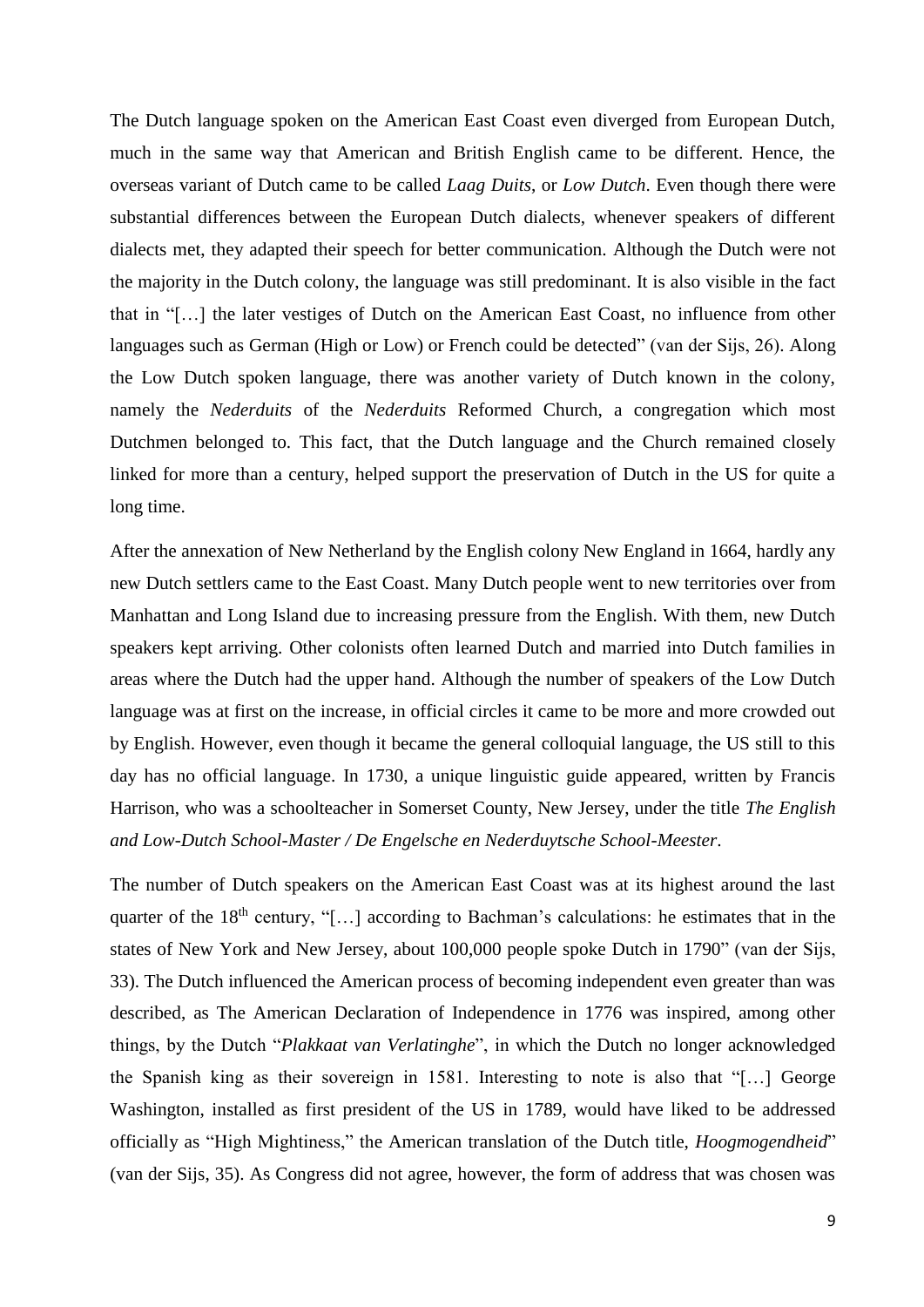"Mister President". With all these social changes, a lot of speakers exchanged Dutch with English in the course of the 19<sup>th</sup> century. With the compulsory education law being introduced in 1910, it proved to be a fatal blow to the rural Dutch vestiges.

After the descendants giving up Dutch in the early parts of the  $19<sup>th</sup>$  century, Low Dutch only lived on in two separate regions: Bergen and Passaic County in New Jersey on one side, and around Albany, along the upper reaches of the Hudson river and the lower reaches of the Mohawk in the state of New York, on the other side. "Before the twentieth century, nothing was published in or about Low Dutch, except for a number of interesting remarks about the language that were recorded by Dutch travelers or immigrants in the nineteenth and twentieth centuries" (van der Sijs, 36). In the description of Jersey Dutch, there is also mention of a language called *nêxer däuts*, or "Negro Dutch", which was the type of Dutch used by a small colony of black people living on the mountain back of Suffern in New York.

After the  $17<sup>th</sup>$  century, as many speakers of Low Dutch began to speak English as well, thus becoming bilingual, "In their English they retained many Dutch words, some of which were adopted by English speakers, and eventually these became part of the American English vocabulary" (van der Sijs, 48). Some suspect that the Dutch influence was not restricted to just loanwords, but all kinds of characteristics in the language, along with specific meanings distinguishing American from British English that can be traced back to Dutch. Apart from loanwords, many Dutch family names of colonists were also preserved. It is estimated that in the early  $20<sup>th</sup>$  century, "[...] about two million Americans were descended from the original Dutch colonists" (van der Sijs, 49). The colonists formed the New York aristocracy for a long time and they maintained all kinds of Dutch customs even after giving up the Dutch language itself.

#### 2.2. Dutch place names from the 17th century

There are quite a lot of names of places, streets and settlements that are of Dutch origin and their names retain their Dutch roots to this day. Some streets in New York derive their names from Dutch, for example *Bridge Street*, from the Dutch name *Brugstraat*; the famous *Broadway*, derived from the Dutch *Breede Weg*; and even *Wall Street*, which comes from the original name *Walstraat*, which is the location where the Dutch built a wall to protect them from Englishmen and Native Americans. Even some settlements that were originally Dutch, which have later been swallowed up by New York and became its districts, retain their Dutch names. Examples include *The Bronx* and *Yonkers*. Others have been named after some towns or villages back in Holland,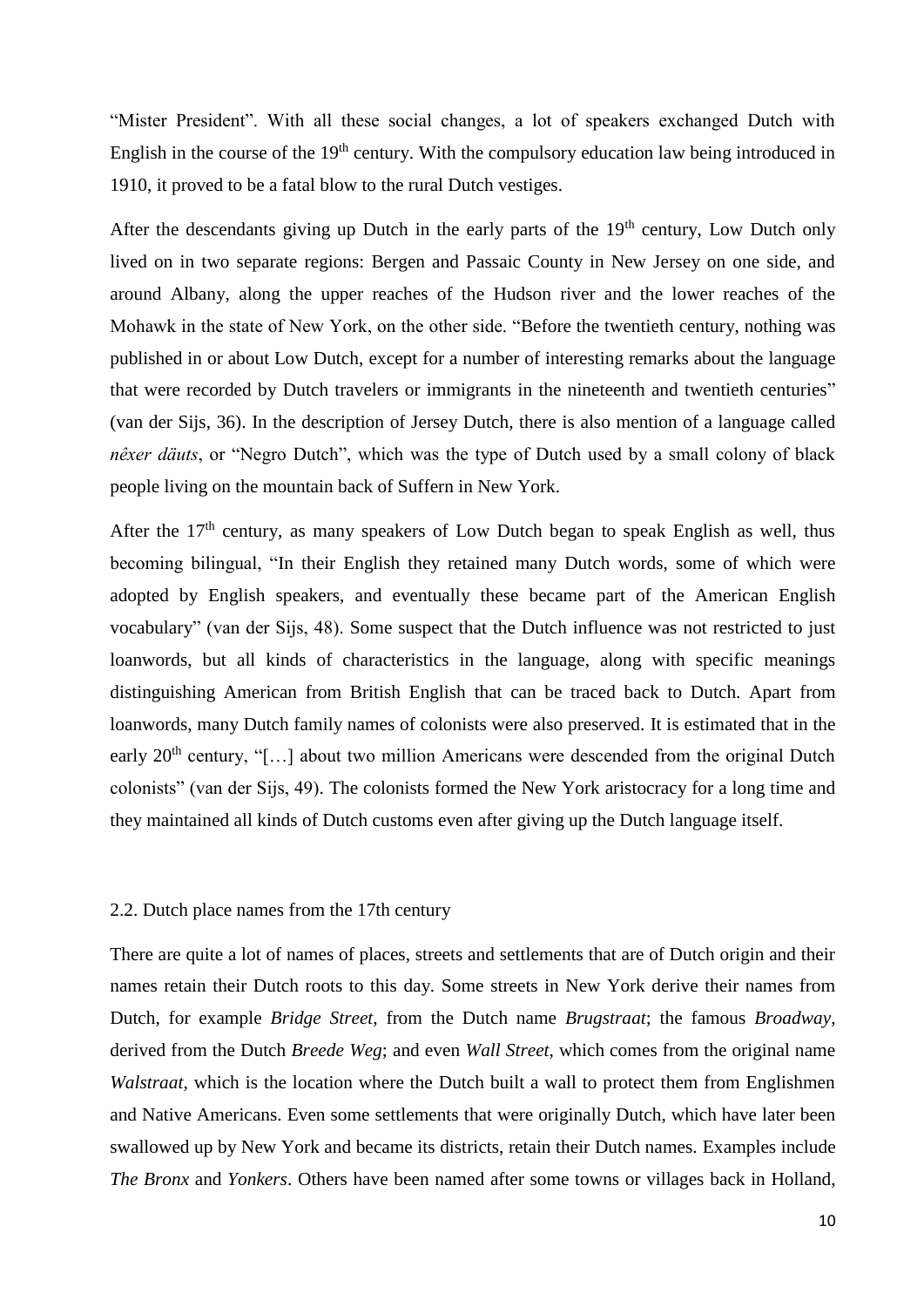like *Brooklyn*, which was named after *Breukelen*; *Flushing*, named after *Vlissingen*; and *Harlem*, which got its name after the Dutch *Haarlem*. Even *Rhode Island*, which was in the 16<sup>th</sup> century compared to the Greek island of Rhodos, still actually got its name from the Dutch, which named it *Roodt Eylandt*, meaning "Red Island", and the name stuck. Outside of the area of what is today New York, there still remain several additional places from the  $17<sup>th</sup>$  century that have preserved their Dutch names and roots.

## 2.3. The printing press

In England, printing was first introduced in the 15<sup>th</sup> century by William Caxton from Flanders. Additionally, two authors should be mentioned, Joseph Moxon and David Wardenaar. They wrote the first two printer's manuals in English and Dutch, namely the *Mechanick exercises on the whole of art printing* and *Beschrijving der boekdrukkunst*. According to Janssen, "In addition to being the oldest printer's manuals for their respective language areas, […] they are the only two printer's manuals to have been published in scholarly editions" (Jannsen, 154).

William Caxton used such a large number of Flemish words in his writings that they are simply too numerous to mention here. With his great influence as the first English printer, he managed to maintain some of these words in the English vocabulary, although the majority found in his writings did not catch on. Apprenticed to a draper named Large, he left England for Bruges after his master's death, to a large colony of English merchants. He continued on living in the Low Countries for the next 30 years, setting up his business in Bruges and even later entering the livery of the Mercers' Company in London.

Despite his pressing business in his official years, Caxton still found the time to work on his translations. Being greatly in favor of the Duchess of Burgundy from her first arrival in the Low Countries, his first translation was of the *Recueil des Histoires de Troye*, and he withdrew himself more and more to the service of the Duchess. He became acquainted with the printing press at Cologne, while visiting the city on official business, although there is doubt where exactly Caxton learned the art of printing itself. "In 1476 Caxton left Bruges to set up the first printing-press in England, and on the 18th of November, 1477, printed at Westminster *The Dictes or Sayenges of the Philosophres*, the first book printed in England" (Llewellyn, 152). From then on, he was fully employed in translating and printing.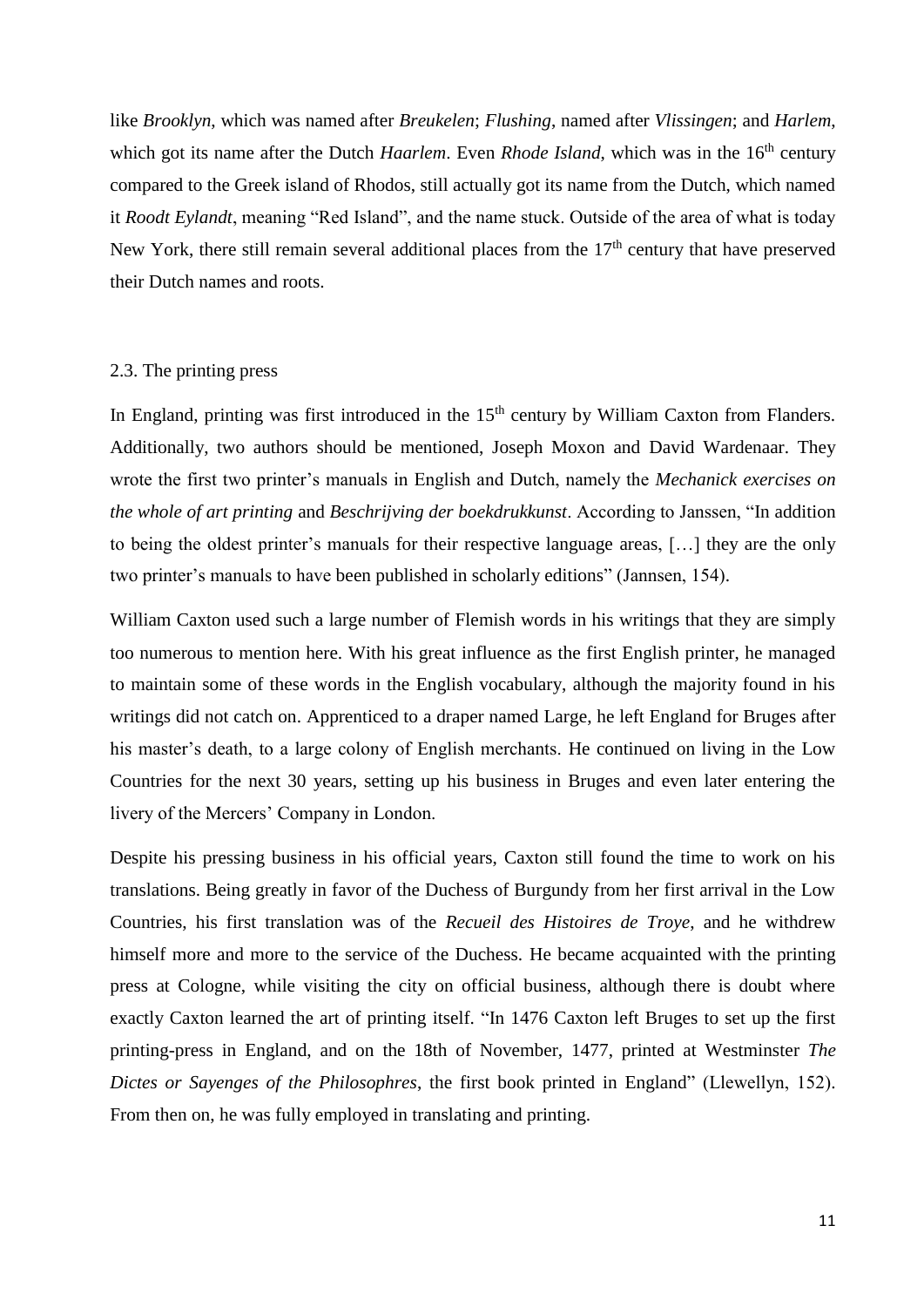Caxton must have been perfectly bilingual, having lived for thirty years in the Netherlands. He seems to have thought both in English and Flemish, as when he needed a word, it would often be a Flemish word that came to his mind instead of an English variant. Hence, it comes to no surprise that during his translations from French to English, the occasional Flemish word would find itself in the English text. The most frequent number of Flemish words appear in a translation made out of the Flemish. "These words seemed so natural to Caxton that he simply transferred them to his English page, the corresponding English word never having entered his head" (Llewellyn, 152).

A few examples of the Flemish words he used are *butter*; which had an altogether different meaning, used in the sense of 'one who cheats at cards', stemming from the Dutch and Flemish *botter*; the term *boil*, first coined by him to denote an inflamed tumor, from the Dutch *bûle* and *buul*, whose meaning remained the same to this day; and the word *meerkat*, denoting the animal, a term which was transferred directly from the Dutch word *meerkat*, albeit pronounced differently. Caxton, of course, used many other words which find themselves in the English language today, either in different form or with different meaning, but they are too numerous to list them all here.

## 3. Modern times – Dutch in the modern US culture

Today, there are very few speakers of either American Dutch, Flemish or Frisian, with most of them being elderly and their numbers diminishing. Most Dutch speakers in the US today reside in California, Pennsylvania, Florida, New York and Ohio. It seems that despite the diminishing amount of speakers, the Dutch culture has not completely dissolved in the American melting pot. "It looks as if the more the Dutch language loses ground, the more emphatically Dutch or Flemish ethnicity is emphasized, albeit in a slightly folkloristic fashion" (van der Sijs, 107). In the original Dutch enclaves such as Pella and Holland, some people still use Dutch words or phrases with the goal of strengthening the feeling of unity during family reunions, funerals and similar special gatherings. There are also many festivities still keeping up some Dutch traditions. "Dutch and Belgian immigrants can become members of a vast number of societies that promote contact and mutual friendship between the Netherlands, Belgium, and the US" (van der Sijs, 108). There are also a variety of local societies in the US. With all this, one can see that Dutch is still very much alive and kicking in modern America.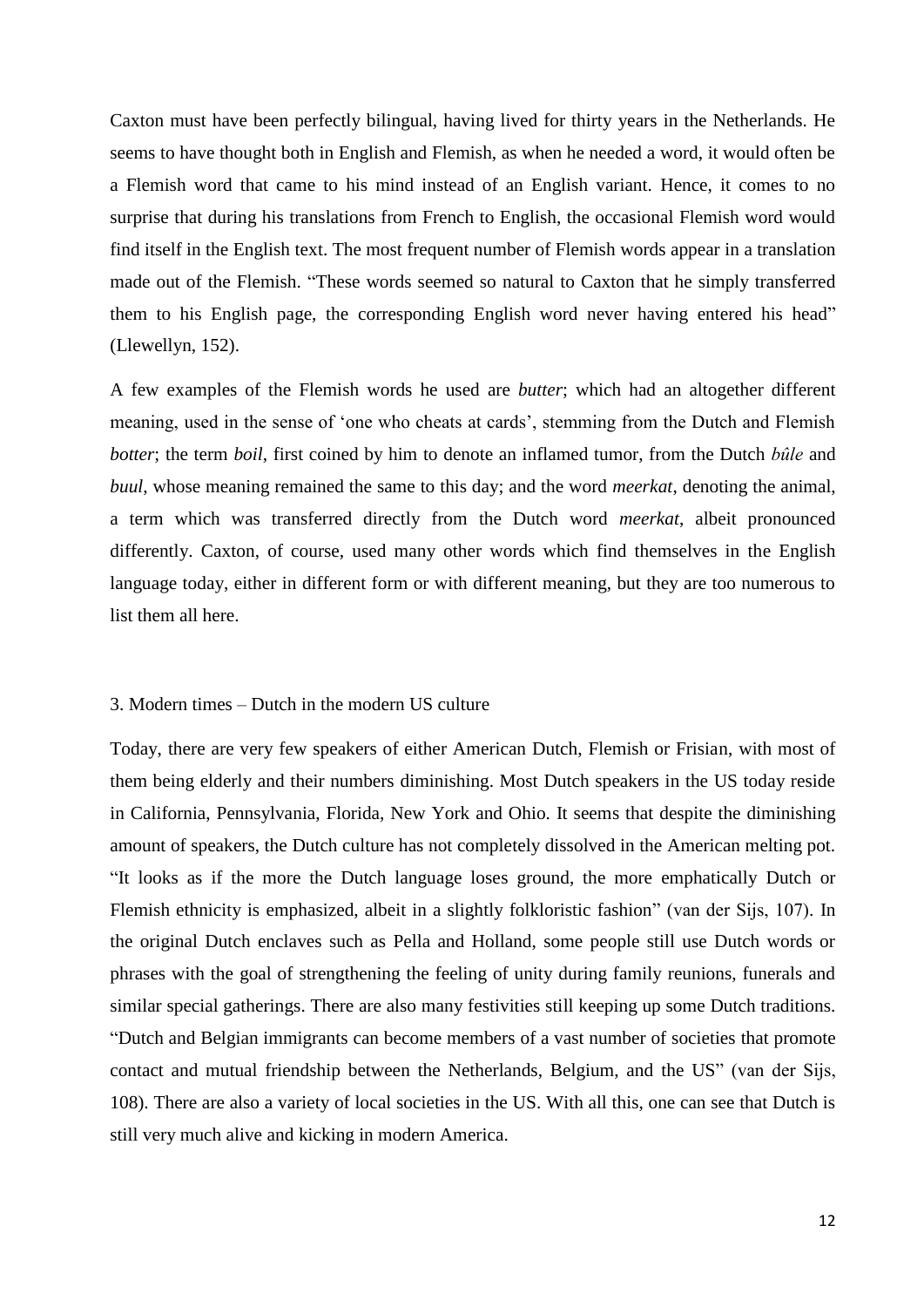#### 3.1. Dutch place names from the 19th and 20th century

Many new place names that were put on the map of America by the Dutch have been preserved and remain to this day. Most of these places have been given their names by groups of Dutch Protestants, as they named newly founded places after the town or province they hailed from. Some of these disappeared with time, like the towns of Hellendoorn and Staphorst in Michigan, and not all of the names were founded by immigrants, either. Only a few Catholic place names exists that refer to Dutch place names, such as New Netherland in Minnesota and Hollandtown in Wisconsin, along with Wilhelmina in Missouri. Some places have also been named after towns in Belgium, as is the case with Antwerp in Michigan and Ohio, Brussels in Illinois and Wisconsin, Charleroy in Pennsylvania, and Ghent in Minnesota. Responsible for the names of Belgium, Bonduel, Luxemburg, Namur, Rosiere and Walhain, all of which are in Wisconsin, are Belgian families from Luxembourg and the Walloon provinces.

The New York towns Barneveld, Batavia, Boonville, Cazenovia, DeRuyter, Leyden and Licklaen all owe their names and existence to the Holland Land Company, which bought those lands at the end of the 18<sup>th</sup> century. The construction of railroads was also partly financed by the Dutch, and several stops were named by the Dutch, with names such as Amsterdam in Missouri, De Queen and Vandervoort in Arkansas, De Ridder in Louisiana, Hospers and Zwolle in Iowa, Nederland in Texas, and Vanoss in Oklahoma. The town of Nederland in Colorado owes its name to a Dutch mining company, while Enka in North Carolina owes its name to a cotton producing firm. Some places were named after either famous Dutchmen or important historical events, although most of these were not given by the Dutch or the Flemish immigrants.

#### 3.2. Dutch in modern American English

It seems that the largest contribution that the Dutch language has made to American English is in the area of foodstuffs, which is rather surprising, since the Dutch aren't really renowned for their culinary achievements. These include words for sweets such as *cookie*, *cruller*, *olykoek*, *pannicake* and *waffle*, some of which are still used today; and some names for cold meat or meat dishes, such as *apples and speck*, *headcheese*, and *meatworst*. Even the term *noodles* and *brie* actually come from Dutch, derived from *noedels* and *brij*, respectively. The by far best-known word still used today is *coleslaw*, taken from the Dutch word *koolsalade*or *koolsla*, which is nowadays ironically regarded as a typical American product. A well-known term for liquor that stems from Dutch is *brandy*, coming from the Dutch *brandewijn*, meaning "an alcoholic liquor".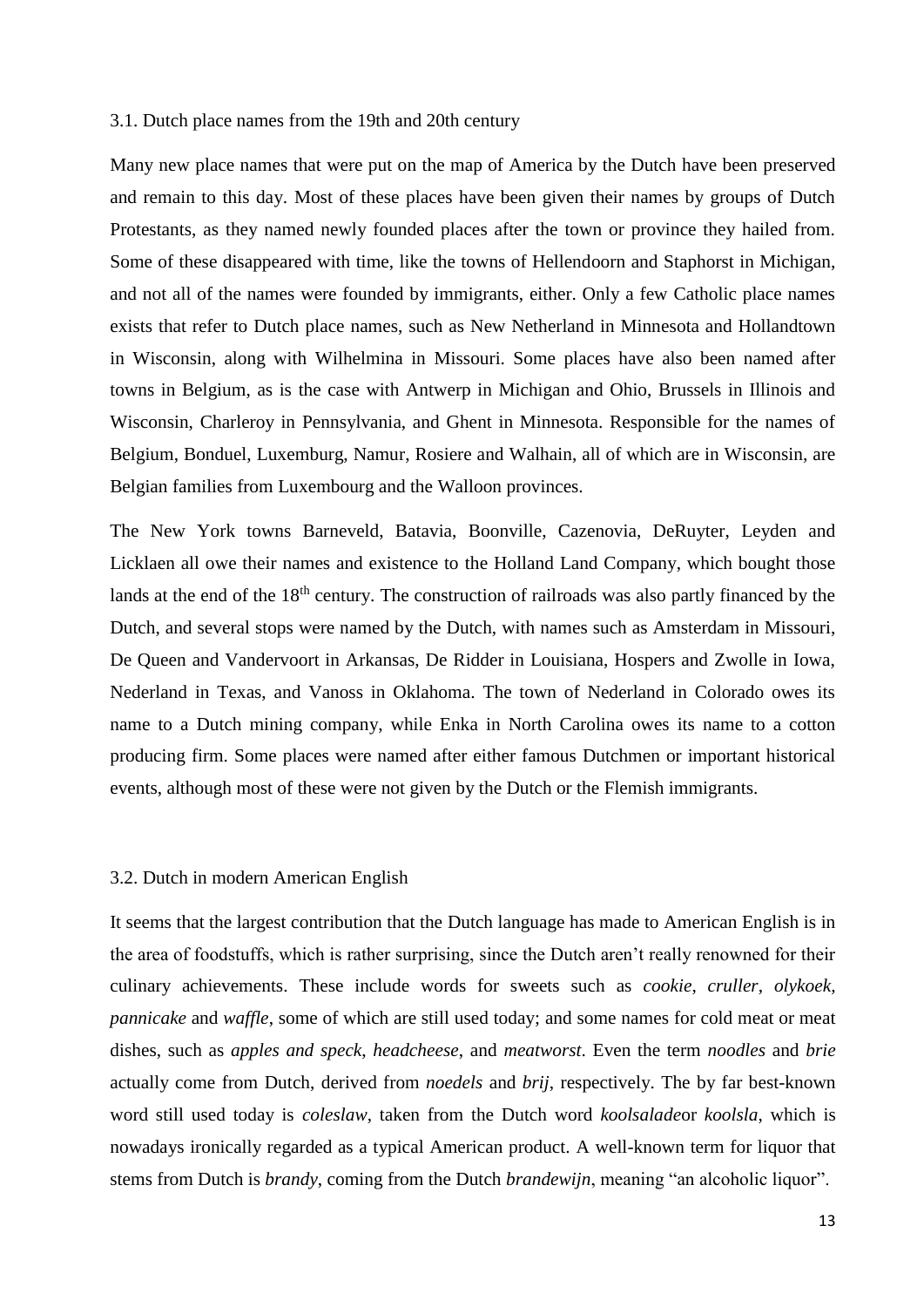As the Dutch colonists were faced with new flora and fauna for which they did not yet have names, they tried using some words from their native tongue, sometimes making up whole words and compounds that did not even exist in the Dutch language. Some of these names ended up in American English later. Such is the case with around 20 indigenous animals and plants. Examples include *abele tree*, *Easter Flower* and *sap bush*. Fish names like *sea bass*, *corporal* or *spearing* also come from Dutch. The term *groundhog*, being a direct translation, literally meaning "earth pig", also stems from the Dutch word *aardvarken*, along with several other species. One term to note is the interestingly named *Antwerp*, which is a variety of raspberry, very obviously named after the Belgian city of *Antwerpen*.

Several words from the household and household implements were also adopted from Dutch into American English, with examples including terms like *bake-oven*, *bake-pan* and *bed-pan*. Names of tools like *buck*, *lute*, *sawbuck* and *skein* also come from Dutch and are still in use today. Another word from this category that is still in use today is *bed-spread*.

Other categories include terms for official positions and politics, like *burgher*, meaning *citizen*, and the aforementioned *burgomaster*. The name used for the city administration's seat, *stadthouse*, also comes from Dutch. The today widely used word *boss*, has its roots in Dutch too, and was preferred over the earlier English term *master*, for socially critical reasons. Then there are words for the landscape, examples including terms relating to water, like *canal*, *fly*, *kill*, *binnacle* and *binnewater*. Terms like *bush* or *cripple* for bushy areas, *clove* for a ravine and *hook* for a sharp bend or point of land are of Dutch origin as well. Furthermore, several terms for things in and around the house are Dutch, including *best room*, *caboose*, *clothes room* and the most wellknown word, *stoop*.

The terms *beer-hall* and *beer-cellar* seem to have their roots in Dutch, although they are also attributable to German immigrants at least in part. Words like *bakery*, *brewery*, *bookbindery* and *printery* were adopted from Dutch also. Famously still used today is the name of the US currency, the *dollar*, which stems from the Dutch *daler*, adopted way back in the 17<sup>th</sup> century. "The only significant word that Dutch children's language donated to American English is *Santa Claus* – a word that is indispensable to both children and adults, Santa being the personification of the most important feast of the year" (van der Sijs, 242). It stems from the Dutch term *Sante klaas*, which is a dialectal variant of *Sinterklaas*, which itself is a corruption of *Sint Nicolaas*, or St. Nicholas in Dutch.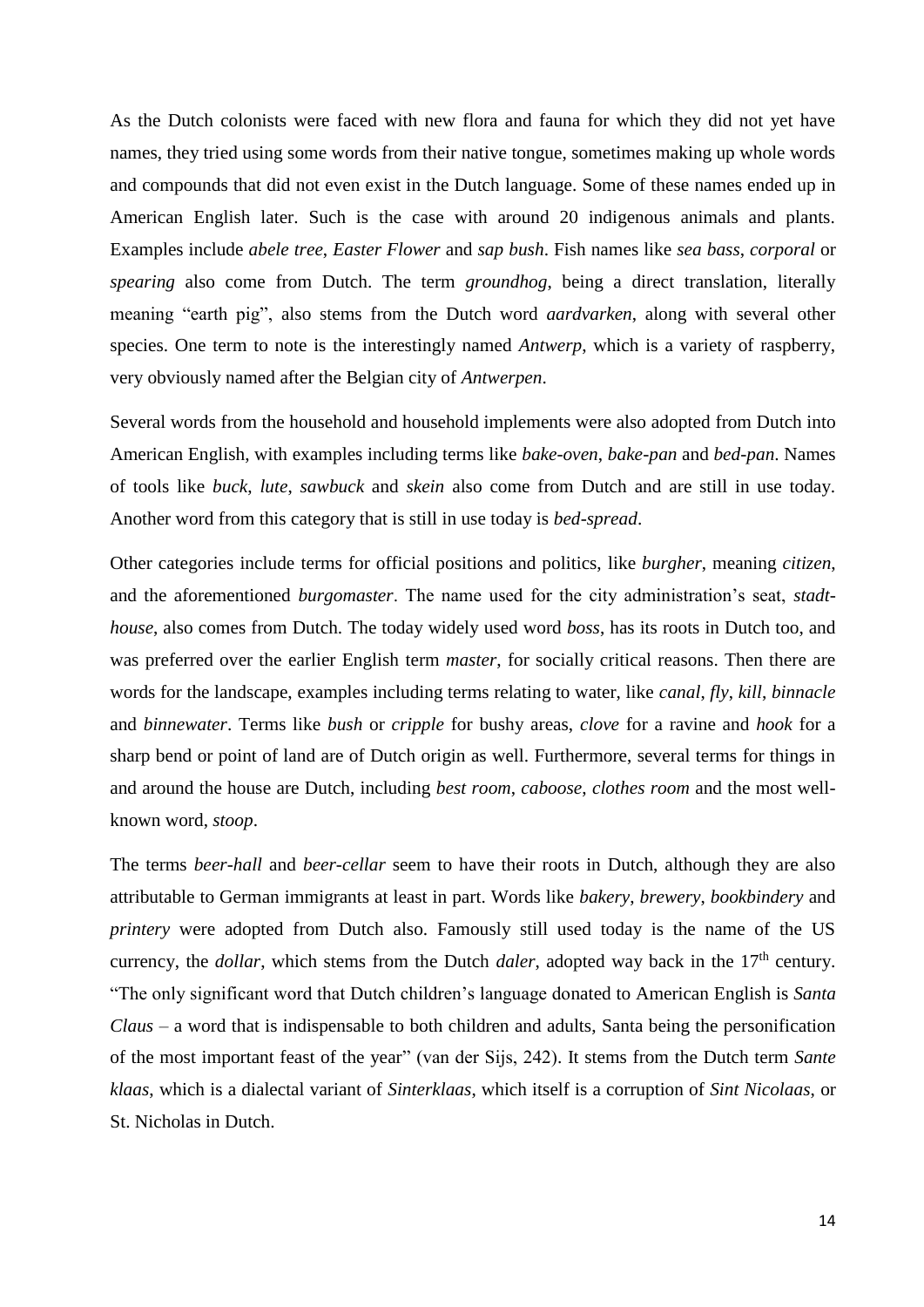There is of course a large number of other words that have been adopted from Dutch into the modern American English language, half of which are not used anymore, although altogether they are too numerous to all be mentioned here.

#### 4. Conclusion

The influence of the Dutch and, indeed, many other languages on the English language was simply unavoidable. The English language has always been a so-called "sponge" for other languages, and given the rich European history and the many different contacts that England had with the other cultures, peoples and languages of the European mainland, it is no wonder that it was so greatly influenced. Many would agree that this has indeed made both the English culture and the English language richer.

Even though the Dutch words and terms that have been introduced into the English language are, for the greater part, of a rather simple nature, being common words for daily things like foodstuffs, tools, animals and similar, their significance is still important. The Dutch did not intend to spread Dutch culture or propagate Dutch art or science. This influence happened naturally, over time, through trade and later on, during the time of the colonies, the main motivation for the Dutch was once again not propaganda or spreading of their culture, but the improvement of their own social standing, as was the goal of people from many other nations during that time, which directly led to the melting pot that the US is today.

Even though roughly only 1% of the English words used today are of Dutch origin, it is nonetheless an important and integral part in the development of the modern English language, without which it would have been vastly different from what it is today. Thus, the English language has been forever changed. Of course, the Dutch language, just as much as English and many others, has not been left untouched by this wide variety of contacts and influences over the centuries and Dutch, too, has adopted some words and terms from other languages, including English, but this is documented, referenced and further examined in a variety of other works not mentioned here.